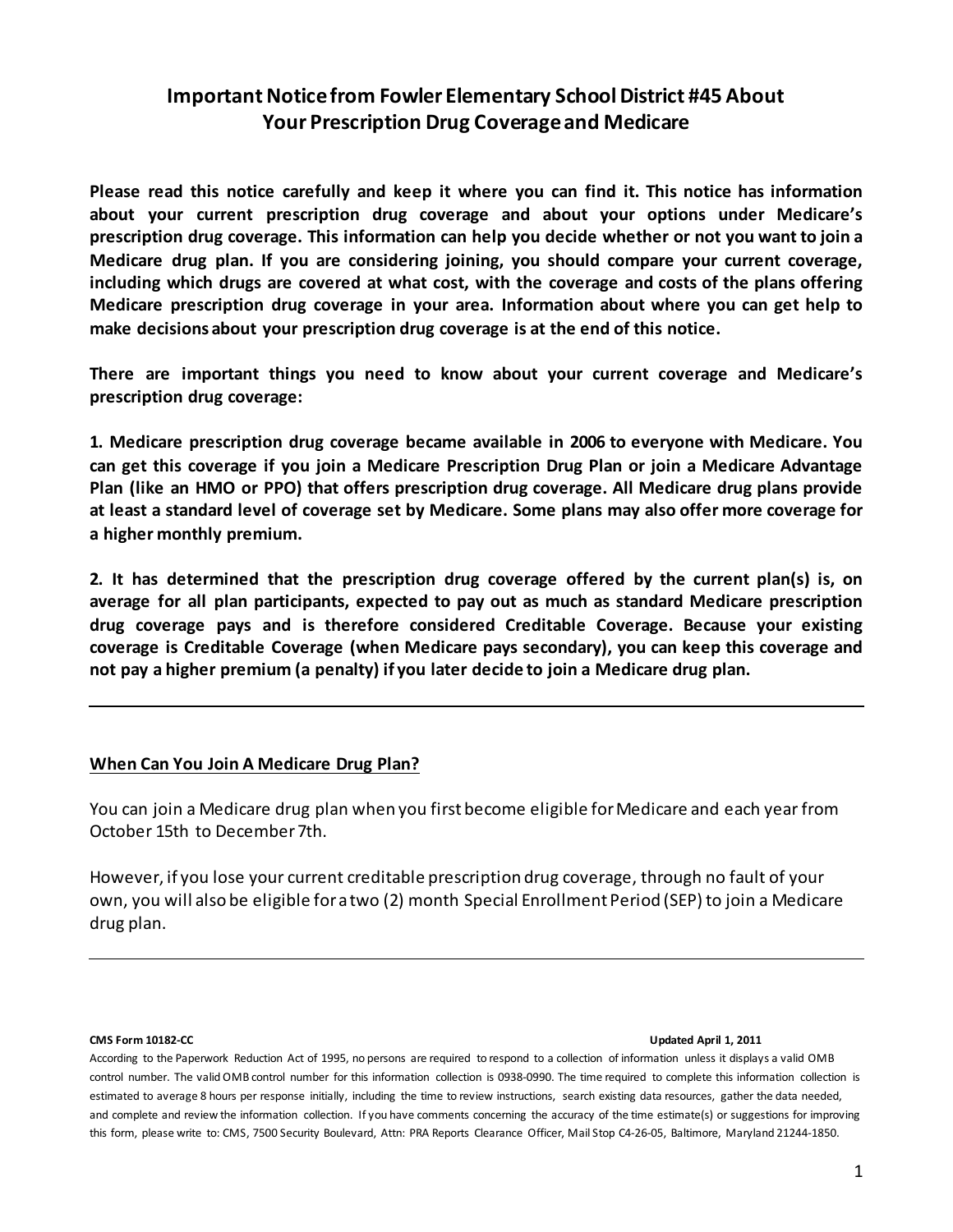## **What Happens To Your Current Coverage If You Decide to Join A Medicare Drug Plan?**

**Because your existing coverage is on average at least as good as standard Medicare prescription drug coverage, you can keep this coverage and not pay extra if you later decide to enroll in Medicare prescription drug coverage.** 

Individual's can enroll in a Medicare prescription drug plan when they first become eligible for Medicare and each year from October  $15<sup>th</sup>$  through December  $7<sup>th</sup>$ . Beneficiary's leaving employer/union coverage may be eligible for a Special Enrollment Period to sign up for a Medicare prescription drug plan.

You should compare your current coverage, including which drugs are covered, with the coverage and cost of the plans offering Medicare prescription drug coverage in your area.

**If you do decide to enroll in a Medicare prescription drug plan and drop your group health plan prescription drug coverage, be aware that you and your dependents may not be able to get this coverage back.** 

## **When Will You Pay A Higher Premium (Penalty) To Join A Medicare Drug Plan?**

You should also know that if you drop or lose your current coverage and don't join a Medicare drug plan within 63 continuous days after your current coverage ends, you may pay a higher premium (a penalty) to join a Medicare drug plan later.

If you go 63 continuous days or longer without creditable prescription drug coverage, your monthly premium may go up by at least 1% of the Medicare base beneficiary premium per month for every month that you did not have that coverage. For example, if you go nineteen months without creditable coverage, your premium may consistently be at least 19% higher than the Medicare base beneficiary premium. You may have to pay this higher premium (a penalty) as long as you have Medicare prescription drug coverage. In addition, you may have to wait until the following October to join.

### **CMS Form 10182-CC Updated April 1, 2011**

According to the Paperwork Reduction Act of 1995, no persons are required to respond to a collection of information unless it displays a valid OMB control number. The valid OMB control number for this information collection is 0938-0990. The time required to complete this information collection is estimated to average 8 hours per response initially, including the time to review instructions, search existing data resources, gather the data needed, and complete and review the information collection. If you have comments concerning the accuracy of the time estimate(s) or suggestions for improving this form, please write to: CMS, 7500 Security Boulevard, Attn: PRA Reports Clearance Officer, Mail Stop C4-26-05, Baltimore, Maryland 21244-1850.